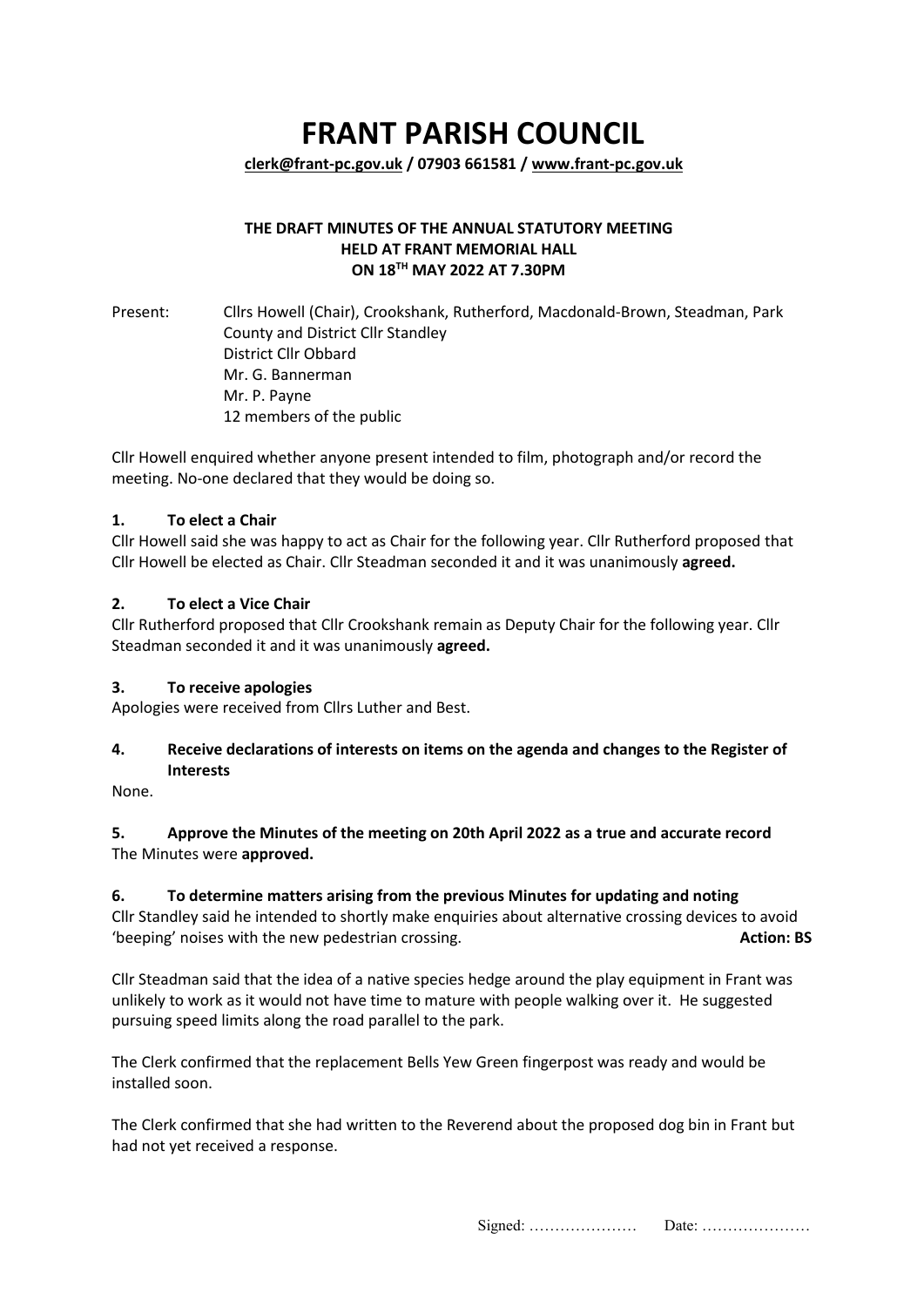Cllr Howell said that she would ask the owner of the Shernfold Park road to attend the next meeting to further the conversation around improvements to the road and ways to stop people parking on the green. **Action: JH**

Cllr Park said she thought the Christmas tree base in Bells Yew Green had now been removed.

## **7. Public Forum (15-minute time limit, to be extended at the discretion of the Chairman)**  Cllr Howell said that the village sign would need Advertisement Consent and that the Council would be considering three designs and the location for the sign, if the Council approved the sign in principle, later in the meeting. Mr. Payne queried why this was contrary to what Cllr Howell had reported previously that planning permission was not required. Cllr Howell said that was indeed the advice she had originally been given but had sought further advice to be certain.

Mr. Payne addressed the Council about the proposal for a village sign in Frant. He referred to the legacy of Colonel By and his links with Frant. He said that a petition in favour of the village sign with some approximately 90 signatures had been delivered to the Council at the Annual Parish Meeting. He said that as the sign was to be in commemoration of the Queen's 70-year reign, it was important that it was erected during the Queen's Platinum year; he raised concerns that the statutory 8-week period for determining applications might go over time.

Mr. Payne asserted that as many people had signed his petition as had completed the parish survey, implying that Cllr Park had suggested, at the Annual Parish Meeting, that one hundred people from Frant had responded. Cllr Park disagreed and confirmed she had said it was a figure of some 300 respondees to the survey, a large majority of whom had been from Frant. Cllr Howell acknowledged that Cllr Park would be the one to know the numbers as she had received the responses and collated them.

# *(Cllr Crookshank arrived at the meeting at 7.40pm)*

Cllr Howell noted that the Conservation Officer was intending to come back to her with her informal view about a possible location for the sign. Highways would also be consulted during the course of any application. She noted it was on the evening's agenda for the Council to make a decision about having a sign or not.

Mr. Bannerman referred to the Minutes of the Full Council Meeting on  $23^{\text{rd}}$  February 2022 whereby they indicated that Cllr Crookshank felt that Colonel By should not be used in the design because of 'negative history' associated with him. Cllr Crookshank clarified his personal position, saying that it was not about negative history as such and suggested this had been taken out of context. He said it was his personal opinion that a monument to a military occupier during the time of the Empire was not appropriate in the modern day. He said he felt that Mr Payne was 'pushing at an open door' and that the Council had not said no to a village sign but, rather, the Council had a number of issues to look at, including the special character of the green and its surroundings in the AONB, the Conservation Area, and so on. Location and design was key, he argued, and as with most matters, the process and decisions needed to be carefully considered, particularly as a sign would stand in perpetuity.

Cllr Howell said it was incumbent on the Council to consider why a sign, in particular, was the right way to commemorate the Platinum Jubilee. Cllr Crookshank said that while there was support for a sign, he had personally held conversations with people who did not want a sign in the village and this all needed to be weighed up by the Council. Cllr Crookshank referred to the case of Bells Yew Green in recent times, whereby a village sign had been rejected in favour of a sun dial.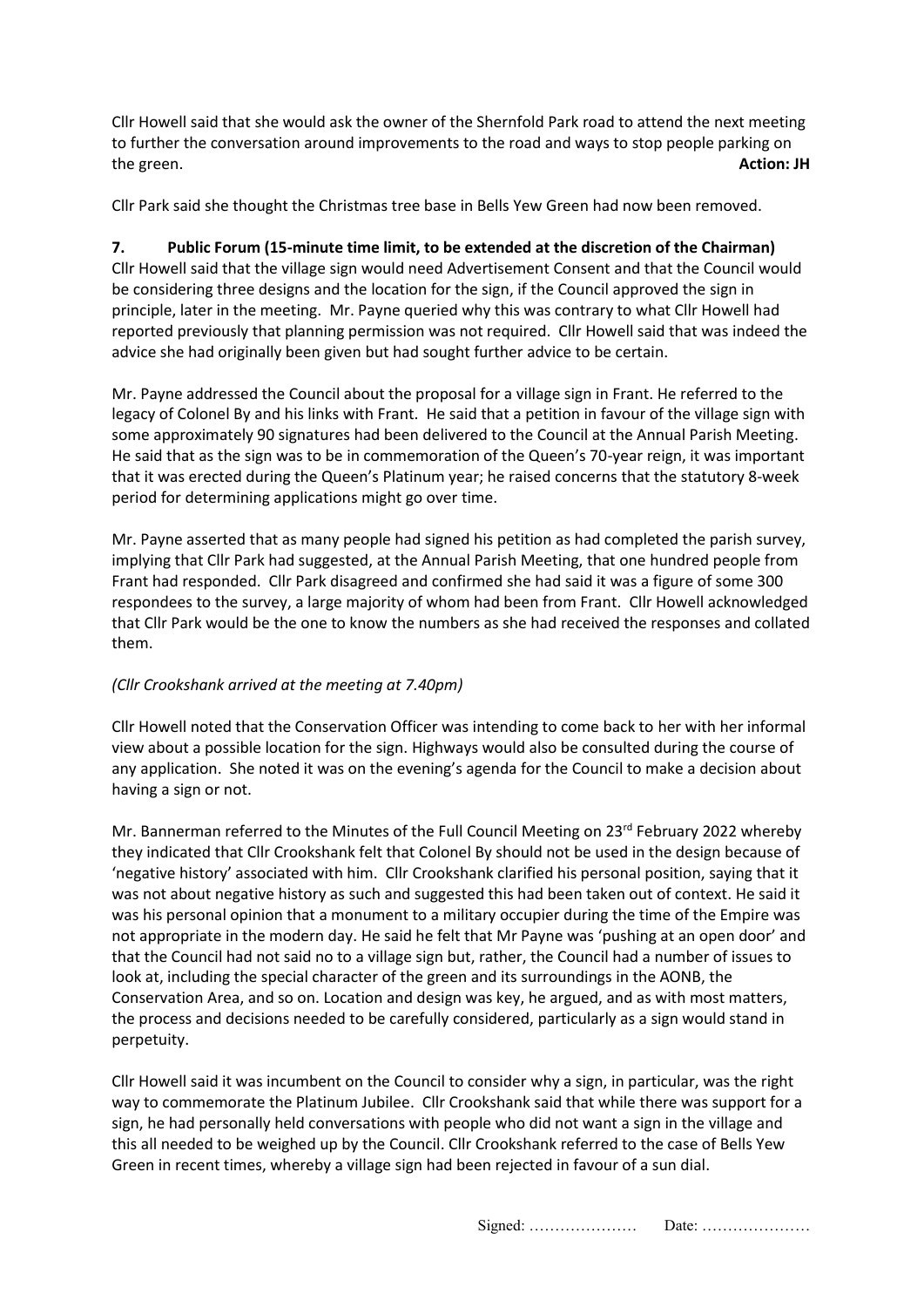Mr. Payne responded in a somewhat aggressive manner and Cllr Howell told him she would not be bullied by him.

Cllr Howell closed the public forum after the allotted time.

## **8. Receive reports from County and District Councillors**

## **County**

Cllr Standley said a number of Ukrainian guests had been welcomed in the district and children had been allocated places.

Cllr Standley said that £1.1 million had been allocated for free school meal vouchers for eligible families during the upcoming half-term holiday and the summer break.

Cllr Standley said there was no update yet from Highways about the Parish Council's match-funding application for the pedestrian crossing in Frant.

#### **District**

Cllr Obbard noted he had submitted his report to the Council prior to the meeting (see Appendix One).Cllr Obbard noted that Wealden District Council had welcomed a new leader, Ms. Ann Newton, and there had also been some reshuffling of portfolio holders.

Cllr Obbard noted that the bin strike had been extended to  $11<sup>th</sup>$  June. Cllr Howell said that recycling waste could be taken to the recycling centre in Jarvis Brook, Crowborough.

Cllr Standley said the 5-year land supply will go, but only for those councils with a Local Plan.

Cllr Howell said she had attended the Overview and Scrutiny Committee where a presentation was given from the mediation company that Wealden District Council uses and that if councillors were aware of issues with residents, that this should be first port of call.

Cllr Howell said that there was help and information from Wealden District Council for those receiving guests from Ukraine.

Cllr Macdonald-Brown asked about the adequacy of the water supply for new housing developments. Cllr Howell responded that SE Water and Southern Water are both statutory consultees and both always conclude that they will provide an adequate supply.

## **9. Approve Section 1 of the Annual Return: Annual Governance Statement 2021/22**

Section 1 of the Annual Return: Annual Governance Statement 2021/22 was **approved.**

## **10. Approve Section 2 of the Annual Return: Accounting Statement for 2021/22**

Section 2 of the Annual Return: Accounting Statement for 2021/22 was **approved.**

## **11. Consider approval of the installation of a village sign in Frant**

Cllr Rutherford endorsed the idea of a permanent commemorative structure to mark the Queen's Jubilee. However, he said that, in his opinion, he did not believe a village sign was the right way to do this. He noted that at the end of WW1, Frant had decided not to install a war memorial, but rather to build something that had utility – the village hall was ultimately decided on. He noted further that the concept of a village sign came about from a Daily Mail initiative in the 1920s and thus, the history of village signs was less than one hundred years' old.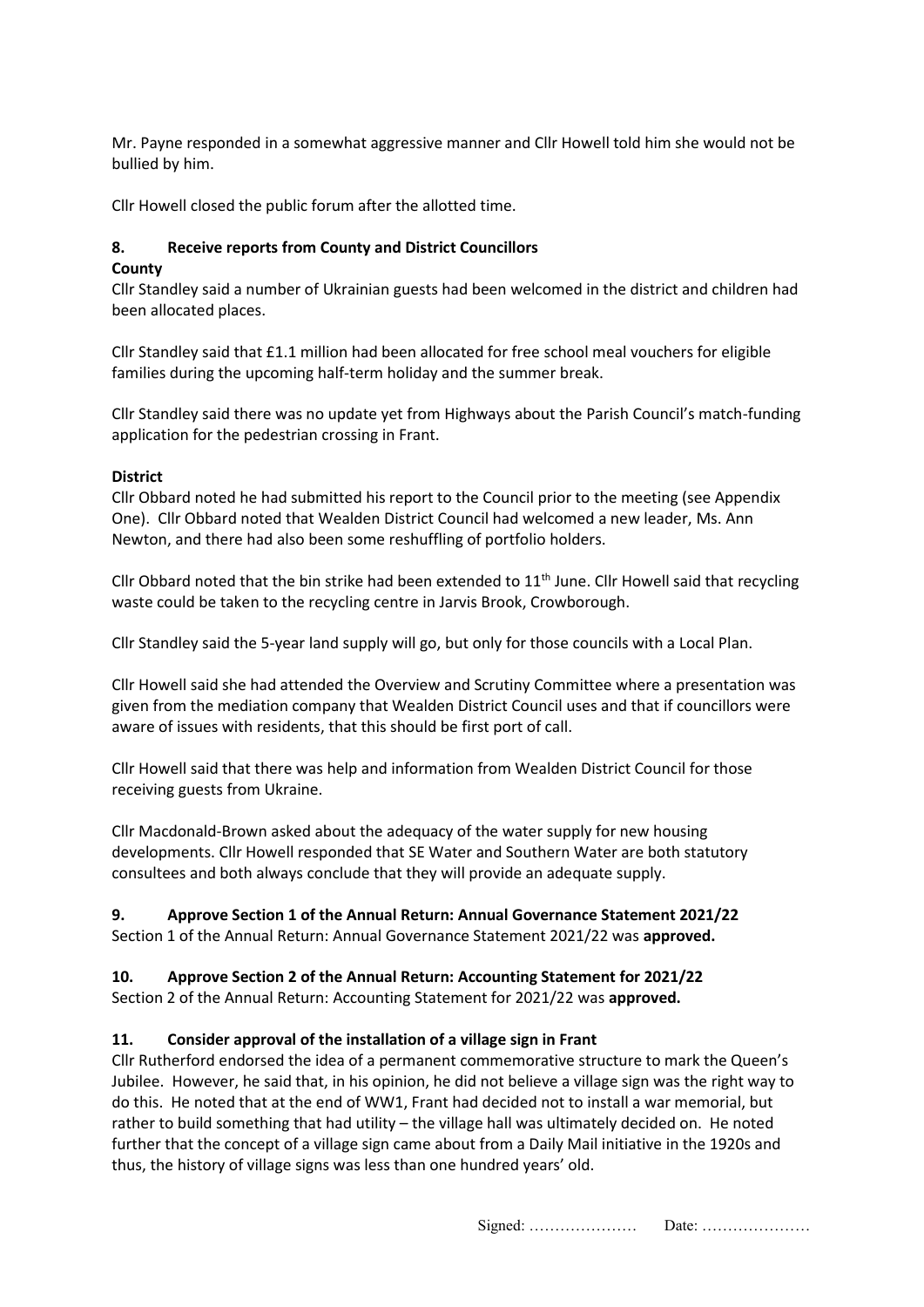Cllr Macdonald-Brown noted that a stone seat, donated by Burslems, had been installed to commemorate the Diamond Jubilee. Cllr Steadman said that it was a 'Marmite' issue and noted the diverse opinions at the time the information sign for the green was proposed. Cllr Park said that she was not personally opposed to it; however, she agreed with Cllr Crookshank that celebrating an imperialist from the Victorian era was not a suitable option as an emblem for future generations of the Parish, especially given that there were so many other options.

At this point, Mr. Payne began to interrupt, as earlier in the meeting, and was addressing the Council in a belligerent manner. Cllr Howell told him he was not allowed to speak during the meeting and outside of the public forum and instructed him to stop. Mr. Payne did not stop but instead got up from the seating area and walked directly to within a foot or so of Cllr Howell and the Clerk. He proceeded to raise his voice and speak in an aggressive manner, gesticulating and pointing his finger at them both. Cllr Howell asked him repeatedly to stop; he did not and she said she would close the meeting if he persisted. He eventually returned to his seat.

Cllr Howell asked Councillors whether they approved a village sign for Frant and it was voted 4 to 1 in favour, with 1 abstention.

Cllr Rutherford proposed that after Mr Payne's poor behaviour at the meeting, the Council instead use a different architect to design the sign. This was **agreed.**

#### **12. Finance**

#### **12.1 Approve the insurance quotation for 2022/23**

The Clerk said that the quotation had not been received in time and would therefore be considered at the next meeting.

#### **12.2 Approve the accounts payable**

The Clerk noted three additional payments: £198 Mulberry & Co., £31.20 Laser Repro and £145.20, also to Laser Repro. All the payments were **approved.**

#### **12.3 Approve the bank reconciliation**

The bank reconciliation was **approved.**

#### **12.4 Note recent CIL payment**

The payment was noted.

#### **13. Update from Annual Parish Meeting**

Cllr Crookshank said that the Meeting had been positive with 21 people in attendance. Various questions had been raised and Cllrs Park and Macdonald both gave presentations. Cllr Standley had given an update on County matters.

Cllr Park suggested that the location of the meeting be rotated around the other village halls to encourage attendance from those in the rest of the Parish. This was **agreed.**

*(Cllr Standley left the meeting at 8.40pm)*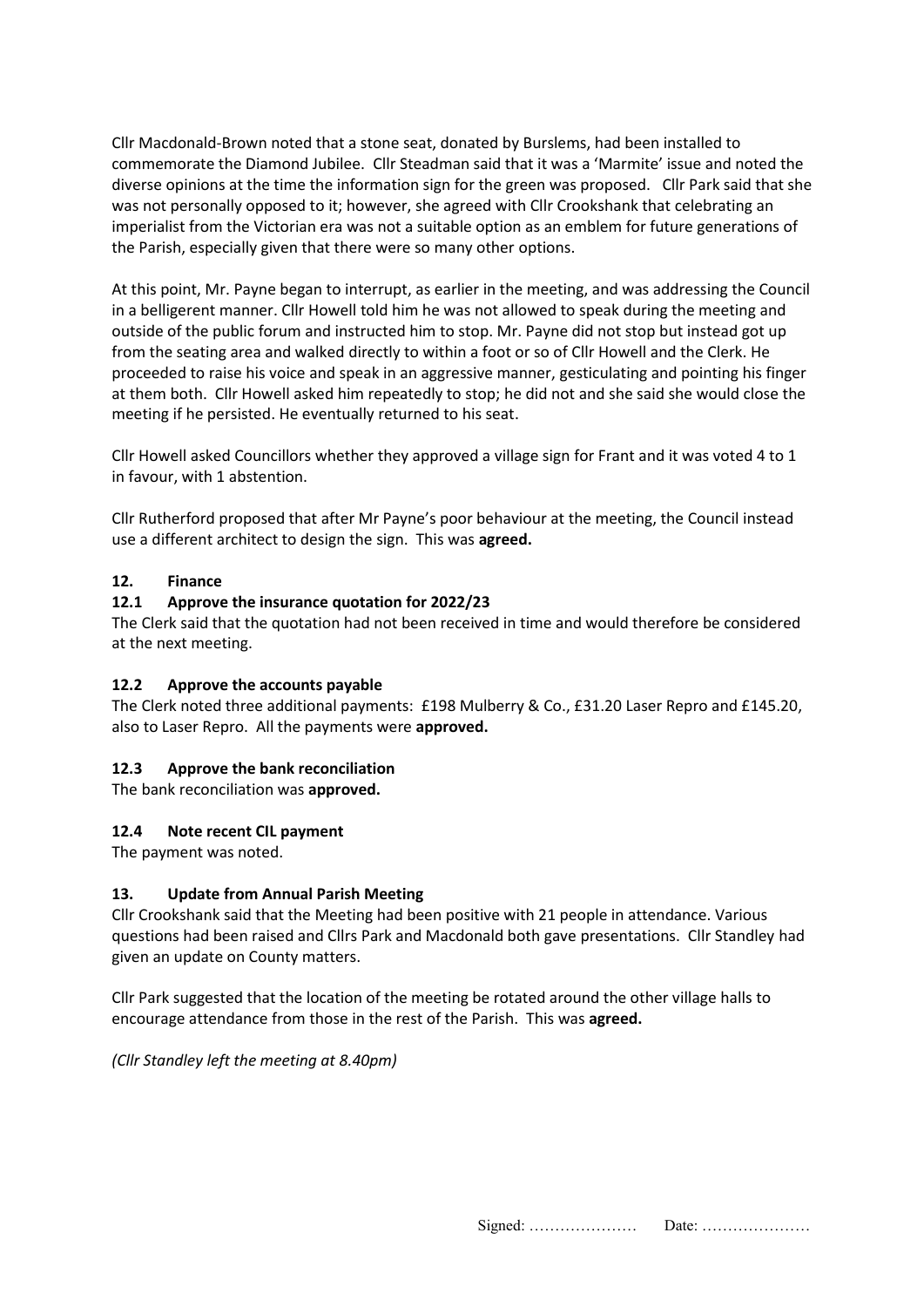## **14. Green Spaces**

**14.1 Update on installation of bollards around green and new fence along parish field boundary**  The Clerk said that the work to install a fence was due to start on 30<sup>th</sup> May. There was no update on the bollards, but Cllr Steadman said he would speak with Mr Bowie. **Action: CS**

## **14.2 Consider quotation for historic building survey for Albert Memorial Well**

It was **agreed** to commission an inspection and report for the Well. **Action: Clerk** 

#### **15. Communications**

#### **15.1 Consider response to High Weald AONB Unit's Management Plan**

It was **agreed** that councillors would consider the Plan and feed comments through to the Clerk.

**Action: Cllrs**

## **15.2 Update on preparations for the Jubilee**

Cllr Howell said arrangements were ongoing, noting that leaflets had been distributed and posters put up. She said there was a final meeting in The George at 7pm on 19<sup>th</sup> May. Cllr Park said that there would be a bouncy castle in the grounds of the village hall in Bells Yew Green, with a dedicated team supervising it on the day.

## **16. Planning**

## **16.1 Wealden Local Plan – rolling item**

Cllr Park said there was due to be a North Cluster meeting.

#### **16.2 To consider licence and planning applications received and make recommendations: WD/2022/0122/FR – Land associated with 3 Rock Cottages, Down Lane, TN3 9HP**

Retrospective application for studio for non-commercial use primarily for fitness and leisure activities

Concerns were raised about the lack of detail in the plans, notably dimensions and proposed materials. The Council noted that the development was already well underway and the photographs showed the scale of the building. Cllrs expressed concerns about the impact this building would have on the character of the AONB and the countryside and felt it is difficult to justify this harm for a non-essential development such as this. It was **agreed to object.**

## **WD/2022/0559/F – Plot 2, Land adj to Hargate House, St. Mark's Road, TN2 5LU**

Phased development comprising the creation of a new vehicular access (Phase 1) and erection of a single residential dwelling associated landscaping and infrastructure (Phase 2)

The Council considered that the proposed redesign did not reflect the Sussex vernacular and would be harmful to the character of the AONB. It was **agreed to object.**

## **WD/2022/0774/F – 8 Down Lane Cottage, Down Lane, TN3 9HW**

New porch and single-storey side and rear extensions

The Council did not raise any concerns and **agreed to support** the application.

#### **17.Chairman's announcements & correspondence for noting**  None.

**18. Urgent issues at the discretion of the Chairman, for discussion only** None.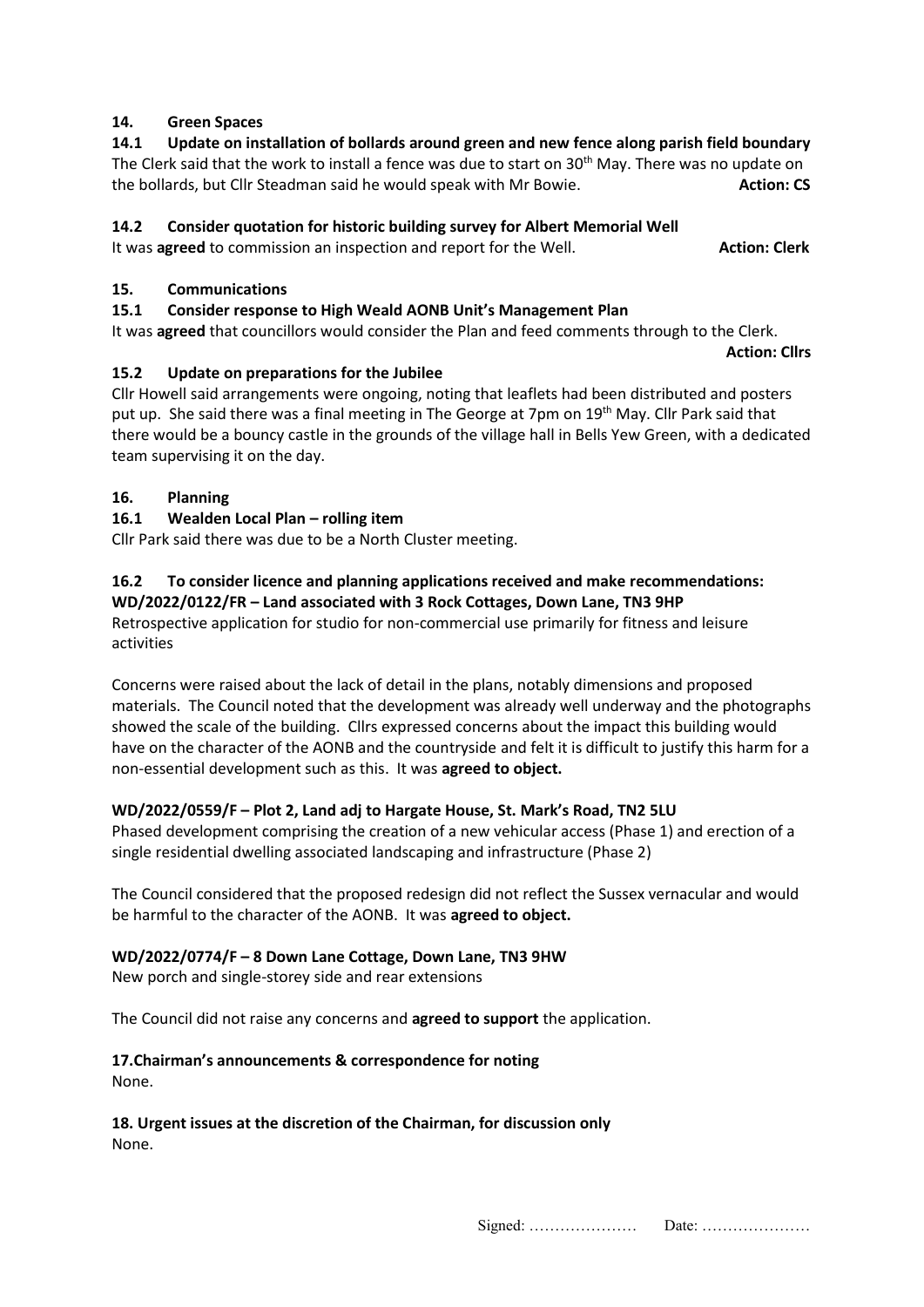There being no other business, the meeting ended at 8:50pm.

## **Actions**

| Make enquiries about alternative crossing devices to        | <b>BS</b> |
|-------------------------------------------------------------|-----------|
| avoid 'beeping' noise' with the new pedestrian crossing.    |           |
| Invite the owner of Shernfold Park (road) t the next        | JH        |
| meeting to further the conversation around                  |           |
| improvements to the road and ways to stop people            |           |
| parking on the green.                                       |           |
| Liaise with Mr Bowie about installation and repair of       | CS        |
| bollards in Frant.                                          |           |
| Provide feedback to the Clerk about the High Weald          | All Clirs |
| AONB Management Plan consultation. Deadline for             |           |
| comments 30th June.                                         |           |
| Engage historic building specialists to inspect Albert Well | Clerk     |

| Date<br>$S1$ gned: |
|--------------------|
|--------------------|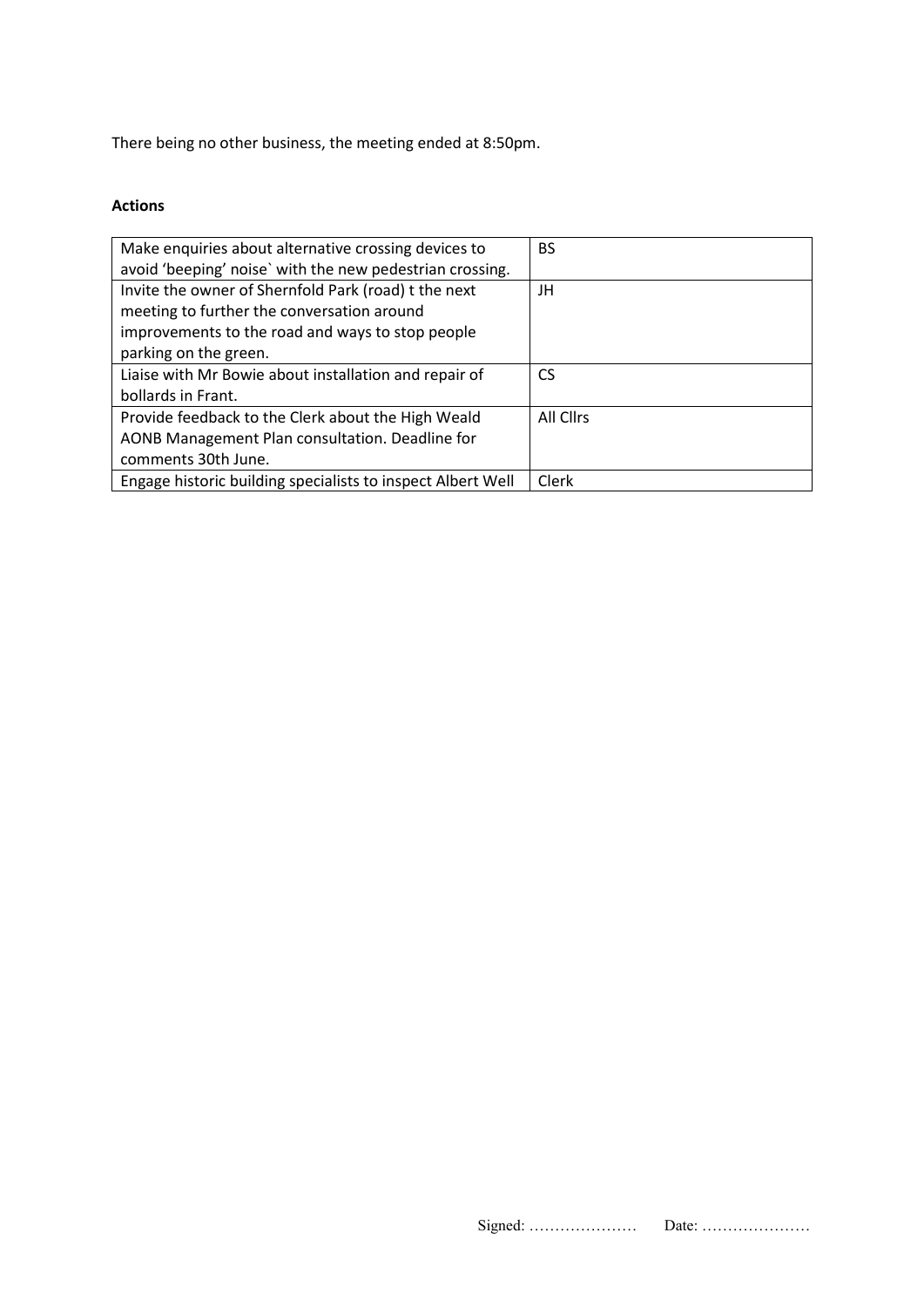## **Appendix One District Cllr's Obbard's Report**

# **District Wide**

## **Local Plan**

The Council Leader Bob Standley and Cllr Ann Newton have had a meeting with the new Housing Minister Mr Stuart Andrew to lobby him about changing the standard method for calculating housing numbers and the calculation of the 5 year housing land supply in an attempt to bring down the obligation on Wealden to build so many houses.

Obviously the lobbying of Secretary of State Mr Michael Gove has had no visible effect as yet.

Until this position is clear the preparation of the new Wealden Local Plan is effectively put on hold, as we have no idea what numbers we can put into the plan.

A large proportion of Councils across the Country are now in a similar position as Wealden, without an up-to-date Local Plan.

Any other preparatory work that can be continued is still ongoing.

## **Covid**

We recently had an update about the Covid Grants. The Test & Trace Scheme closed at the end of March. From Oct 2020 to March 2022 Wealden D C has paid out 557 personal grants amounting to £278,500.

A total of £59.389m in standard business grants and a further £9.095m of discretionary grants were paid to Wealden businesses in the period.

## **Household Support Fund**

This is a Government Grant that comes to Wealden via the ESCC for distribution to low income households who are in receipt of certain benefits already. Wealden has been allocated about £300,000 for Wealden residents, and this will be split 50:50 between Pensioners and Universal Credit claimants.

## **Tax Refund**

The Government scheme to give a £150 rebate of Council Tax to help with rising energy costs is underway. Residents living in Council Tax band A-D properties are eligible, and if you pay by Direct Debit the Council will pay you automatically sometime in May or June. Anyone who pays their Council Tax by cash or cheque will need to apply for the refund, but the simplest thing to do it to sign up for a direct debit as soon as possible. There may be a discretionary refund for people living in Properties in band  $E - H$ .

## **Electric Vehicle Charging Points**

The Council has now confirmed the tender for installing the EV charging points has been awarded to a company called Connected Kerb who will initially be installing in 11 of the bigger Wealden Car Parks. Connected Kerb are also the approved installer in Kent and some other Sussex Districts.

## **Nationwide**

The WDC website has a page dedicated to the Ukrainian Refugee Crisis; <https://www.wealden.gov.uk/ukrainian-refugee-crisis/>